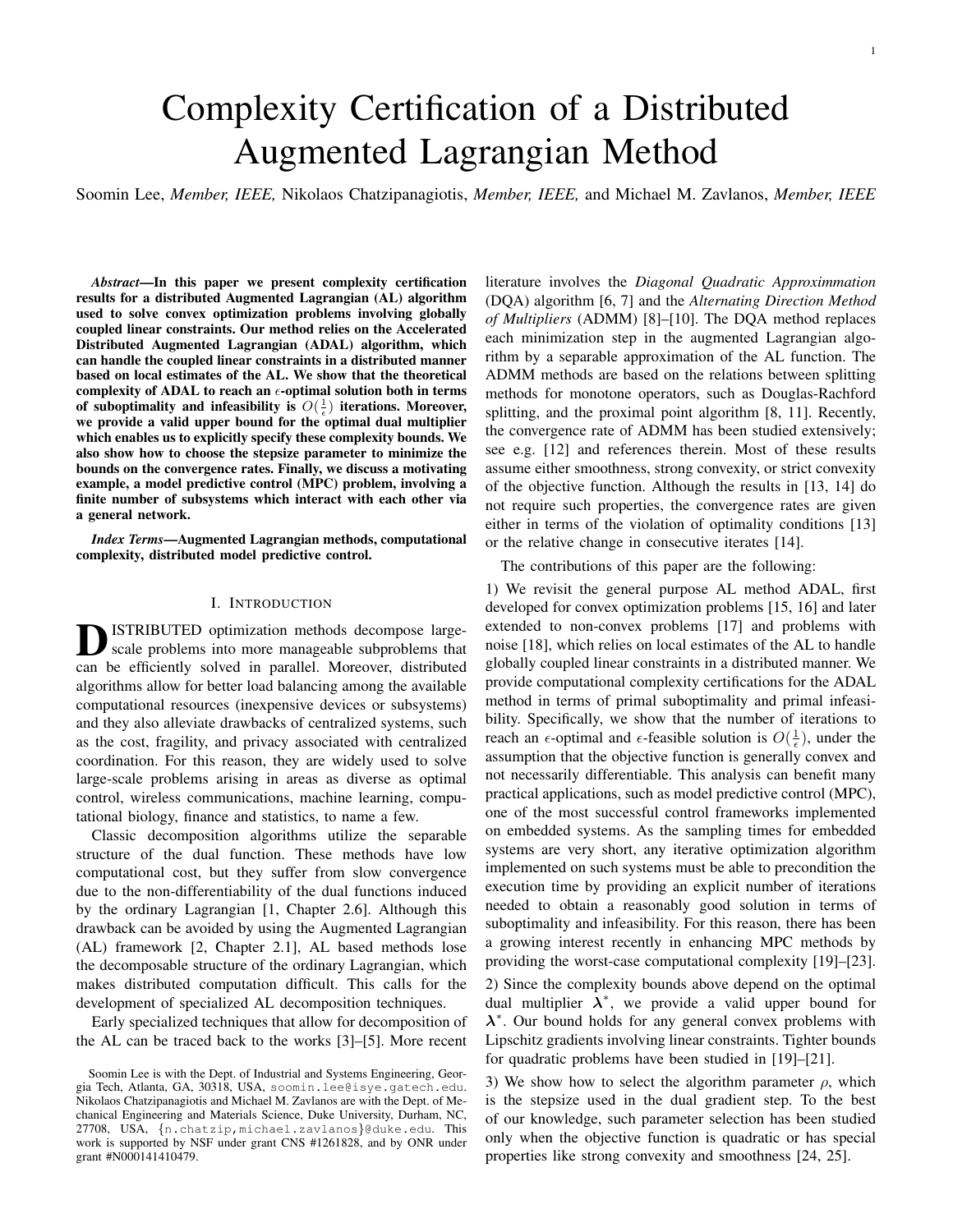### II. ACCELERATED DISTRIBUTED AL

This section describes the Accelerated Distributed Augmented Lagrangian (ADAL for short) method, a specialized *Augmented Lagrangian* (AL) decomposition technique which was proposed in [15], for solving optimization problems of the form:

$$
\min_{\mathbf{x}_i} \sum_{i=1}^N f_i(\mathbf{x}_i)
$$
\n
$$
\text{subject to } \sum_{i=1}^N \mathbf{A}_i \mathbf{x}_i = \mathbf{b}, \tag{1}
$$
\n
$$
\mathbf{x}_i \in \mathcal{X}_i, \quad i = 1, 2, \dots, N,
$$

where  $\mathbf{x}_i \in \mathbb{R}^{n_i}$  denotes the decision variables that belong to subsystem i, and  $f_i : \mathbb{R}^{n_i} \to \mathbb{R}$  is its local objective function. Problem (1) models situations where a set  $\mathcal{I} = \{1, 2, \dots, N\}$ of decision makers, henceforth referred to as agents, need to determine local decisions  $x_i \in \mathcal{X}_i$  that minimize the summation of the local functions  $f_i(\mathbf{x}_i)$ , while respecting a set of affine coupling constraints  $\sum_{i=1}^{N} \mathbf{A}_i \mathbf{x}_i = \mathbf{b}$ . Here, we assume the functions  $f_i : \mathbb{R}^{n_i} \to \mathbb{R}$  are convex (not necessarily differentiable) for all  $i \in \mathcal{I}$ , the local sets  $\mathcal{X}_i \subseteq \mathbb{R}^{n_i}$  for  $i \in \mathcal{I}$ are convex, closed and bounded,  $\mathbf{A}_i \in \mathbb{R}^{m \times n_i}$ ,  $\mathbf{b} \in \mathbb{R}^m$ , and  $n = \sum_{i=1}^{N} n_i$ .

Furthermore, we let

$$
F(\mathbf{x}) := \sum_{i=1}^{N} f_i(\mathbf{x}_i),
$$

where  $\mathbf{x} = [\mathbf{x}_1^\top, \dots, \mathbf{x}_N^\top]^\top \in \mathbb{R}^n$ . Denoting  $\mathbf{A} =$  $[\mathbf{A}_1 \dots \mathbf{A}_N] \in \mathbb{R}^{m \times n}$ , the constraint  $\sum_{i=1}^N \mathbf{A}_i \mathbf{x}_i = \mathbf{b}$  in problem (1) becomes  $Ax = b$ . Also, we define the maximum degree q as a measure of sparsity of the matrix  $A$ , i.e., for each constraint  $j = 1, \ldots, m$ , we denote by  $q_j$  the number of all  $i \in \mathcal{I}$  such that  $[\mathbf{A}_i]_j \neq \mathbf{0}$ , where  $[\mathbf{A}_i]_j$  is the j-th row of matrix  $A_i$  and 0 stands for a vector of all zeros. Then, q is defined as:

$$
q = \max_{j=1,\dots,m} q_j. \tag{2}
$$

It will be shown below that  $q$  plays a critical role in the convergence properties of the proposed method.

#### *A. Preliminaries: AL Framework*

Associating Lagrange multipliers  $\lambda \in \mathbb{R}^m$  with the affine constraint  $\mathbf{A}\mathbf{x} = \mathbf{b}$ , the Lagrangian for (1) is defined as

$$
L(\mathbf{x}, \boldsymbol{\lambda}) = F(\mathbf{x}) + \langle \boldsymbol{\lambda}, \mathbf{A}\mathbf{x} - \mathbf{b} \rangle = \sum_{i=1}^{N} L_i(\mathbf{x}_i, \boldsymbol{\lambda}) - \langle \mathbf{b}, \boldsymbol{\lambda} \rangle,
$$
\n(3)

where  $L_i(\mathbf{x}_i, \boldsymbol{\lambda}) = f_i(\mathbf{x}_i) + \langle \boldsymbol{\lambda}, \mathbf{A}_i \mathbf{x}_i \rangle$ , and  $\langle \cdot, \cdot \rangle$  denotes inner product. Then, the dual function is defined as

$$
g(\boldsymbol{\lambda}) = \inf_{\mathbf{x} \in \mathcal{X}} L(\mathbf{x}, \boldsymbol{\lambda}) = \sum_{i=1}^{N} g_i(\boldsymbol{\lambda}) - \langle \mathbf{b}, \boldsymbol{\lambda} \rangle, \qquad (4)
$$

where  $\mathcal{X} = \mathcal{X}_1 \times \mathcal{X}_2 \cdots \times \mathcal{X}_N$ , and

$$
g_i(\boldsymbol{\lambda}) = \inf_{\mathbf{x}_i \in \mathcal{X}_i} \Big[ f_i(\mathbf{x}_i) + \langle \boldsymbol{\lambda}, \mathbf{A}_i \mathbf{x}_i \rangle \Big].
$$

The dual function is decomposable with respect to  $x_i$ 's and this gives rise to decomposition methods that address the *dual problem* [1, Chapter 2.6]

$$
\max_{\boldsymbol{\lambda} \in \mathbb{R}^m} \ \sum_{i=1}^N g_i(\boldsymbol{\lambda}) - \langle \mathbf{b}, \boldsymbol{\lambda} \rangle. \tag{5}
$$

Such dual methods suffer from well-documented disadvantages, the most notable one being their exceedingly slow convergence rates due to the nondifferentiability of the dual function (4). These drawbacks can be alleviated by the AL framework [2, Chapter 2.1]. The AL is obtained by adding a quadratic penalty term to the ordinary Lagrangian. The AL associated with problem (1) is

$$
\Lambda_{\rho}(\mathbf{x}, \boldsymbol{\lambda}) = F(\mathbf{x}) + \langle \boldsymbol{\lambda}, \mathbf{A}\mathbf{x} - \mathbf{b} \rangle + \frac{\rho}{2} ||\mathbf{A}\mathbf{x} - \mathbf{b}||^2, \tag{6}
$$

where  $\rho > 0$  is a penalty parameter. We recall that the standard Augmented Lagrangian method is also referred to as the *Method of Multipliers* in the literature [2, Chapter 2.1]. A major drawback of the Augmented Lagrangian Method stems from the fact that (6) is not separable with respect to each  $x_i$ due to the additional quadratic penalty term.

#### *B. The ADAL Algorithm*

The lack of decomposability of the AL calls for the development of specialized AL decomposition techniques. ADAL is a primal-dual iterative method utilizing a local AL function  $\Lambda_{\rho}^{i}$  which is defined as:

$$
\Lambda_{\rho}^{i}(\mathbf{x}_{i}, \mathbf{x}_{-i}^{k}, \lambda) = f_{i}(\mathbf{x}_{i}) + \langle \lambda, \mathbf{A}_{i} \mathbf{x}_{i} \rangle \qquad (7) + \frac{\rho}{2} \|\mathbf{A}_{i} \mathbf{x}_{i} + \sum_{j \in \mathcal{I}}^{j \neq i} \mathbf{A}_{j} \mathbf{x}_{j}^{k} - \mathbf{b} \|^{2},
$$

where  $\mathbf{x}_{-i}^k = [\mathbf{x}_1^k, \dots, \mathbf{x}_{i-1}^k, \mathbf{x}_{i+1}^k, \dots, \mathbf{x}_N^k]^\top$ . The ADAL method is summarized in Alg. 1. ADAL has two parameters: a positive penalty parameter  $\rho$  and a stepsize parameter  $\tau \in (0, 1/q)$ . Each iteration of ADAL consists of three steps: i) every agent solves a local subproblem in a parallel fashion based on the local approximation of the AL in (7); ii) the agents update and communicate their primal variables to neighboring agents; and iii) they update their dual variables based on the values of the communicated primal variables.

We emphasize here that the quantities  $A_j x_j^k$ , appearing in the penalty term of the local AL (7), correspond to the local primal variables of agent  $j$  that are communicated to agent  $i$ . With respect to agent *i*, these are considered fixed parameters. The penalty term of each  $\Lambda^i_\rho$  can be equivalently expressed as

$$
\|\mathbf{A}_{i}\mathbf{x}_{i} + \sum_{j\in\mathcal{I}}^{j\neq i} \mathbf{A}_{j}\mathbf{x}_{j}^{k} - \mathbf{b}\|^{2} =
$$
  
= 
$$
\sum_{l=1}^{m} (\left[\mathbf{A}_{i}\mathbf{x}_{i}\right]_{l} + \sum_{j\in\mathcal{I}}^{j\neq i} \left[\mathbf{A}_{j}\mathbf{x}_{j}^{k}\right]_{l} - b_{l})^{2}.
$$

The above penalty term is present only in the minimization computation (8), in Alg. 1. Hence, for those l such that  $[A_i]_l =$ **0**, the terms  $\sum_{j\in\mathcal{I}}^{j\neq i} \left[ \mathbf{A}_j \mathbf{x}_j^k \right]_l - b_l$  are just constant terms in the minimization step, and can be neglected. Here,  $[\mathbf{A}_i]_l$  denotes the *l*-th row of  $A_i$  and 0 stands for a zero vector of proper dimension. This implies that agent  $i$  needs access only to the decisions  $\left[\mathbf{A}_j \mathbf{x}_j^k\right]_l$  from all agents  $j \neq i$  that are present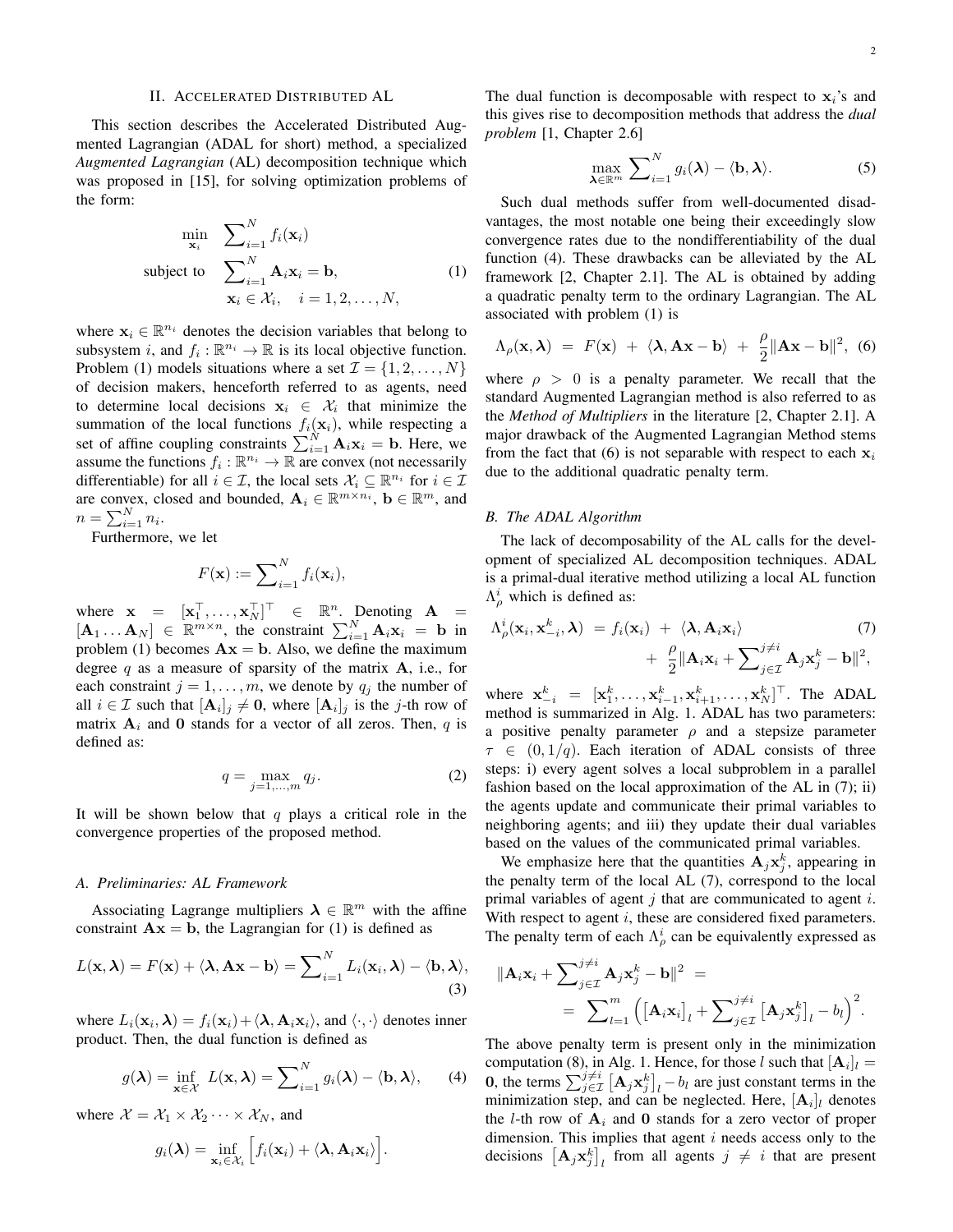Algorithm 1 Accelerated Distributed Augmented Lagrangians (ADAL)

Set  $k = 0, \tau \in (0, \frac{1}{q})$  and define initial Lagrange multipliers  $\lambda^0$  and initial primal variables  $x^0$ .

1. For fixed Lagrange multipliers  $\lambda^k$ , determine  $\hat{\mathbf{x}}_i^k$  for every  $i \in \mathcal{I}$  as the solution of the following problem:

$$
\min_{\mathbf{x}_i \in \mathcal{X}_i} \Lambda^i_{\rho}(\mathbf{x}_i, \mathbf{x}_{-i}^k, \boldsymbol{\lambda}^k).
$$
 (8)

2. Set for every  $i \in \mathcal{I}$ 

$$
\mathbf{x}_i^{k+1} = \mathbf{x}_i^k + \tau(\hat{\mathbf{x}}_i^k - \mathbf{x}_i^k). \tag{9}
$$

3. If the constraints  $\sum_{i=1}^{N} \mathbf{A}_i \mathbf{x}_i^{k+1} = \mathbf{b}$  are satisfied and  $\mathbf{A}_i \hat{\mathbf{x}}_i^k = \mathbf{A}_i \mathbf{x}_i^k$  for all  $i \in \mathcal{I}$ , then stop (optimal solution found). Otherwise, set:

$$
\boldsymbol{\lambda}^{k+1} = \boldsymbol{\lambda}^k + \rho \tau \Big( \sum_{i=1}^N \mathbf{A}_i \mathbf{x}_i^{k+1} - \mathbf{b} \Big), \qquad (10)
$$

increase  $k$  by one and return to Step 1.

in the same constraints  $l$  as  $i$ . Moreover, regarding the term  $\langle \lambda, \mathbf{A}_i \mathbf{x}_i \rangle$  in (7), we have that  $\langle \lambda, \mathbf{A}_i \mathbf{x}_i \rangle = \sum_{j=1}^m \lambda_j [\mathbf{A}_i \mathbf{x}_i]_j$ . Hence, we see that, in order to compute  $(8)$ , each agent i needs access only to those  $\lambda_j$  for which  $[\mathbf{A}_i]_j \neq \mathbf{0}$ .

## *C. A Motivating Example: Distributed Model Predictive Control (DMPC) with linear coupling constraints*

Consider a discrete-time linear dynamical system expressed in terms of the dynamics of a set  $\mathcal{I} = \{1, \ldots, N\}$  of individual subsystems as

$$
\mathbf{x}_{i}^{t+1} = \sum_{j \in C_{i}^{t}} (\mathbf{A}_{ij}^{t} \mathbf{x}_{j}^{t} + \mathbf{B}_{ij}^{t} \mathbf{u}_{j}^{t})
$$

$$
\mathbf{x}_{i}^{t} \in \mathcal{X}_{i}^{t}, \quad \mathbf{u}_{i}^{t} \in \mathcal{U}_{i}^{t}, \quad \forall i \in \mathcal{I}, \tag{11}
$$

where  $\mathbf{x}_i^t \in \mathcal{X}_i^t \subseteq \mathbb{R}^{n_i}$  and  $\mathbf{u}_i^t \in \mathcal{U}_i^t \subseteq \mathbb{R}^{p_i}$  represent a local state and input at time  $t$ . We assume that the local constraint sets  $\mathcal{X}_i^t$ ,  $\mathcal{U}_i^t$  satisfy  $\mathcal{X}^t = \mathcal{X}_1^t \times \cdots \times \mathcal{X}_N^t$ ,  $\mathcal{U}^t = \mathcal{U}_1^t \times \cdots \times \mathcal{U}_N^t$ , and  $n = \sum_{i \in \mathcal{I}} n_i$ ,  $p = \sum_{i \in \mathcal{I}} p_i$ . The dynamic interconnections at time  $t$  among the subsystems are modeled by a directed graph  $\mathcal{G}^t = (\mathcal{I}, \mathcal{E}^t)$ . The set of edges  $\mathcal{E}^t \subseteq \mathcal{I} \times \mathcal{I}$  contains a directed edge  $(v_i, v_j)$  if the state or input of subsystem i at time t affects the dynamics of subsystem j at time  $t + 1$ . More formally,  $(v_j, v_i) \in \mathcal{E}^t$  if and only if  $\mathbf{A}_{ij}^t \neq 0 \ \lor \ \mathbf{B}_{ij}^t \neq 0$ , where the matrices  $A_{ij}^t \in \mathbb{R}^{n_i \times n_j}$  and  $B_{ij}^t \in \mathbb{R}^{n_i \times p_j}$ , define the dynamic coupling between subsystems  $i$  and  $j$  at time t. We define the coupling in-neighborhood  $\mathcal{C}_i^t$  (resp. outneighborhood  $\tilde{C}_i^t$  of subsystem i at time t as the set of sybsystems  $j$  whose dynamics at  $t$  affect (resp. is affected by) the evolution of subsystem *i*, i.e.,  $C_i^t = \{j \in \mathcal{I} : (v_j, v_i) \in \mathcal{E}^t\}$ (resp.  $\tilde{C}_i^t = \{j \in \mathcal{I} : (v_i, v_j) \in \mathcal{E}^t\}$ ).

Determining optimal control sequences for (11) using MPC consists of solving online a finite horizon open-loop optimal control problem, subject to the aforementioned system dynamics and constraints that involve states and control inputs. Specifically, the MPC problem for the dynamical system (11) is parametric to the initial state  $x^1$  and can be formulated as

$$
\min_{\mathbf{x}, \mathbf{u}} \sum_{i=1}^{N} \left[ \sum_{t=1}^{H-1} \ell_i^t(\mathbf{x}_i^t, \mathbf{u}_i^t) + \mathcal{F}_i(\mathbf{x}_i^H) \right]
$$
\n
$$
\text{s.t.} \quad \mathbf{x}_i^{t+1} = \sum_{j \in C_i^t} \left( \mathbf{A}_{ij}^t \mathbf{x}_j^t + \mathbf{B}_{ij}^t \mathbf{u}_j^t \right),
$$
\n
$$
\mathbf{x}_i^{t+1} \in \mathcal{X}_i^{t+1}, \quad \mathbf{u}_i^t \in \mathcal{U}_i^t,
$$
\n
$$
\forall \ i \in \mathcal{I} \text{ and } t \in \{1, \dots, H-1\}.
$$
\n(12)

where the functions  $\ell_i^t(\mathbf{x}_i^t, \mathbf{u}_i^t) : \mathbb{R}^{n_i} \times \mathbb{R}^{p_i} \to \mathbb{R}$  denote the running cost and the function  $\mathcal{F}_i(\mathbf{x}_i^H): \mathbb{R}^{n_i} \to \mathbb{R}$  denotes the terminal cost of subsystem i.

To use the ADAL framework in Alg. 1 to solve (12), we introduce a local AL for each subsystem  $i$  as

$$
\Lambda_{\rho}^{i}(\mathbf{x}_{i}, \mathbf{u}_{i}, \boldsymbol{\lambda}) = \sum_{t=1}^{H-1} \ell_{i}^{t}(\mathbf{x}_{i}^{t}, \mathbf{u}_{i}^{t}) + \mathcal{F}_{i}(\mathbf{x}_{i}^{H})
$$
(13)  
+ 
$$
\sum_{t=1}^{H-1} \left[ (\boldsymbol{\lambda}_{i}^{t+1})^{T} \mathbf{x}_{i}^{t+1} - \sum_{j \in \tilde{C}_{i}^{t}} (\boldsymbol{\lambda}_{j}^{t+1})^{T} (\mathbf{A}_{ji}^{t} \mathbf{x}_{i}^{t} + \mathbf{B}_{ji}^{t} \mathbf{u}_{i}^{t}) + \frac{\rho}{2} ||\mathbf{x}_{i}^{t+1} - \mathbf{A}_{ii}^{t} \mathbf{x}_{i}^{t} - \mathbf{B}_{ii}^{t} \mathbf{u}_{i}^{t} - \sum_{j \in \tilde{C}_{i}^{t} \setminus \{i\}} (\mathbf{A}_{ij}^{t} \tilde{\mathbf{x}}_{j}^{t} + \mathbf{B}_{ij}^{t} \tilde{\mathbf{u}}_{j}^{t}) ||^{2} + \sum_{j \in \tilde{C}_{i}^{t}} \frac{\rho}{2} ||\tilde{\mathbf{x}}_{j}^{t+1} - \mathbf{A}_{ji}^{t} \mathbf{x}_{i}^{t} - \mathbf{B}_{ji}^{t} \mathbf{u}_{i}^{t} - \sum_{m \in C_{j}^{t} \setminus \{i\}} (\mathbf{A}_{jm}^{t} \tilde{\mathbf{x}}_{m}^{t} + \mathbf{B}_{jm}^{t} \tilde{\mathbf{u}}_{m}^{t}) ||^{2} \right],
$$
(13)

where  $\tilde{\mathbf{x}}_i$ ,  $\tilde{\mathbf{u}}_i$  denote the primal variables that are controlled by subsystem  $j$  but communicated to subsystem  $i$  for optimization of its local Lagrangian  $\Lambda^i_\rho$ . With respect to subsystem i, these are just considered as fixed parameters. That is, the local AL is created by taking all the terms involving  $x_i$  in the original AL and setting the remaining variables as fixed parameters, i.e.,  $\mathbf{x}_i$  as  $\tilde{\mathbf{x}}_i$  for all  $i \neq j$ .

Observe that the local AL  $(13)$  of each subsystem i includes only locally available information. Regarding the dual variables, the necessary information includes  $\lambda_{i_{\sim}}^{t+1}$  and all  $\lambda_j^{t+1}$  for every  $t \in \{1, ..., H-1\}$  and  $j \in \tilde{C}_i^t$ , i.e., the dual variables corresponding to the dynamical constraints of  $i$  and also those of the out-neighbors of subsystem  $i$  in all coupling graphs  $\mathcal{E}^t$ . Regarding the primal variables, the necessary information for the local AL of subsystem  $i$  includes all  $\tilde{\mathbf{x}}_j^t$ ,  $\tilde{\mathbf{u}}_j^t$  for every  $t \in \{1, ..., H\}$  from the in-neighbors  $j \in C_i^t$ , the out-neighbors  $j \in C_i^t$ , and the in-neighbors of the out-neighbors of *i*, namely  $\{m \in \mathcal{I} : m \in \mathcal{C}_j^t, \forall j \in \tilde{\mathcal{C}}_i^t\}$  for all the coupling graphs  $\mathcal{E}^t$ . In other words, each subsystem i needs to be able to exchange messages with all subsystems  $j$  that belong to its 2-hop communication neighborhood  $\mathcal{I}_i = \bigcup_{t=1}^H \Big( \mathcal{C}_i^t \cup \overline{\tilde{\mathcal{C}}_i^t} \cup \{m \in \mathcal{I} : m \in \mathcal{C}_j^t, \ \forall j \in \tilde{\mathcal{C}}_i^t \} \Big).$ 

In practice (12) is solved repeatedly, and after each solve, the first few inputs are applied to (11) and the horizon is shifted accordingly, providing a new initial condition for a subsequent solution of (12). In this framework, solving (12) until convergence is time consuming. Therefore, early termination is highly desired, while ensuring a good quality solution.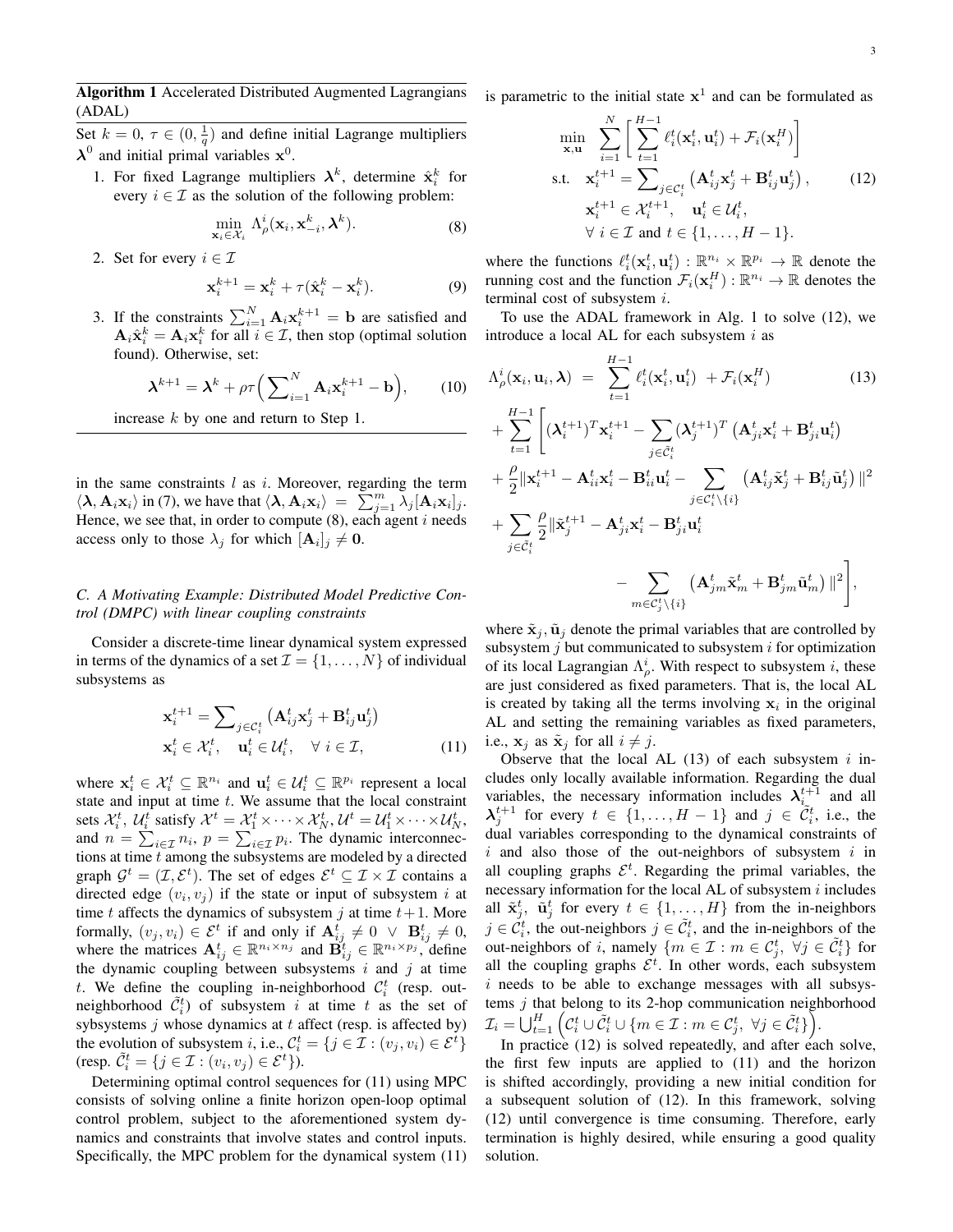#### III. RATE OF CONVERGENCE

In this section we characterize the rate of convergence of the ADAL method. In what follows, we denote the subgradient of a convex function f at a point  $x \in \mathcal{X}$  by  $s_x$ , i.e., a vector  $\mathbf{s}_{\mathbf{x}} \in \mathbb{R}^n$  is a subgradient of f at  $\mathbf{x} \in \mathcal{X}$  if

$$
f(\tilde{\mathbf{x}}) \ge f(\mathbf{x}) + \langle \mathbf{s}_{\mathbf{x}}, \tilde{\mathbf{x}} - \mathbf{x} \rangle, \quad \forall \tilde{\mathbf{x}} \in \mathcal{X}.
$$

We also denote the convex subdifferential of f at  $x \in \mathcal{X}$  by  $\partial f(\mathbf{x})$ , which is the set of all subgradients  $\mathbf{s}_{\mathbf{x}}$ .

The convergence of ADAL relies on the following three assumptions, which are typically required in the analysis of convex optimization methods:

- (A1) The functions  $f_i$  are convex, and the sets  $\mathcal{X}_i$  are convex, closed, and bounded for all  $i \in \mathcal{I}$ .
- (A2) The Lagrangian function L has a saddle point  $(x^*, \lambda^*) \in$  $\mathbb{R}^n \times \mathbb{R}^m$  so that

$$
L(\mathbf{x}^*,\boldsymbol{\lambda})\leq L(\mathbf{x}^*,\boldsymbol{\lambda}^*)\leq L(\mathbf{x},\boldsymbol{\lambda}^*),~\forall~\mathbf{x}\in\mathcal{X},~\boldsymbol{\lambda}\in\mathbb{R}^m.
$$

(A3) All subproblems (8) are exactly solvable at every iteration.

Assumption (A1) implies that there exists a constant  $D_{\mathcal{X}}$ such that

$$
D_{\mathcal{X}} := \max_{\mathbf{x}, \tilde{\mathbf{x}} \in \mathcal{X}} \|\mathbf{x} - \tilde{\mathbf{x}}\| \tag{14}
$$

and also Lipschitz subgradients, i.e., there exists a constant G such that for all  $i \in \mathcal{I}$ 

$$
\|\mathbf{s}_{\mathbf{x}}\| \leq G, \quad \forall \mathbf{s}_{\mathbf{x}} \in \partial f_i(\mathbf{x}), \ \mathbf{x} \in \mathcal{X}.
$$
 (15)

Assumption (A2) implies that the point  $x^*$  is a solution of problem (1) and the point  $\lambda^*$  is a solution of (5). Since (1) is a convex program with linear constraints, strong duality holds, i.e., the optimal values of the primal and dual problems are equal, as long as (1) is feasible without the need of any constraint qualification. Assumption (A3) is satisfied for most MPC problems, see e.g., [19, Section V], or for general problems with simple constraint sets  $X$ , e.g., boxes or balls.

## *A. Lemmas*

In this subsection, we provide a few lemmas that will help us prove the convergence of ADAL. Our analysis relies on the ergodic average of the primal variables up to iteration  $k$ :

$$
\tilde{\mathbf{x}}^k := \frac{1}{k}\sum\nolimits_{p=0}^{k-1} \hat{\mathbf{x}}^p.
$$

To avoid cluttering the notation, we will use  $\sum_i$  to denote summation over all  $i \in \mathcal{I}$ , i.e.,  $\sum_{i} = \sum_{i=1}^{N}$ , unless explicitly noted otherwise. We define the *residual*  $\mathbf{r}(\mathbf{x}) \in \mathbb{R}^m$  as the vector containing the amount of all constraint violations with respect to primal variable x, i.e.,

$$
\mathbf{r}(\mathbf{x}) = \sum_{i} \mathbf{A}_i \mathbf{x}_i - \mathbf{b}.
$$
 (16)

We also define the auxiliary dual variable  $\bar{\lambda}^k$  as

$$
\bar{\boldsymbol{\lambda}}^k := \boldsymbol{\lambda}^k + \rho(1-\tau)\mathbf{r}(\mathbf{x}^k). \tag{17}
$$

In the next lemma, we obtain an iterative relation for  $\bar{\lambda}^k$ . The proof can be found in [15, Theorem 1].

Lemma 1 *The dual update step* (10) *of ADAL is equivalent to the update rule*

$$
\bar{\boldsymbol{\lambda}}^{k+1} \ = \ \bar{\boldsymbol{\lambda}}^k + \tau \rho \mathbf{r}(\hat{\mathbf{x}}^k).
$$

In the next lemma, we utilize Lemma 1 and the first order optimality conditions for each local subproblem (8) to bound the function value at each iteration, which later will allow us to obtain a telescoping sum. For this, we make use of the Lyapunov/Merit function

$$
\phi^k(\boldsymbol{\lambda}) = \rho \sum_i \|\mathbf{A}_i(\mathbf{x}_i^k - \mathbf{x}_i^*)\|^2 + \frac{1}{\rho} \|\bar{\boldsymbol{\lambda}}^k - \boldsymbol{\lambda}\|^2, \quad (18)
$$

for all  $k \geq 0$  and any arbitrary  $\lambda \in \mathbb{R}^m$ . A similar result whose Lyapunov/Merit function  $\phi^k$  does not depend on  $\lambda$  can be found in [16]. Note that dependence of  $\phi^k(\lambda)$  on  $\lambda$  is key to obtain the convergence rates presented in this paper.

**Lemma 2** *Assume (A1)–(A3). Then, for any*  $\lambda \in \mathbb{R}^m$  *and*  $k \geq 0$ , the following holds:

$$
F(\hat{\mathbf{x}}^k) - F(\mathbf{x}^*) + \langle \mathbf{\lambda}, \mathbf{r}(\hat{\mathbf{x}}^k) \rangle \leq \frac{1}{2\tau} (\phi^k(\mathbf{\lambda}) - \phi^{k+1}(\mathbf{\lambda})).
$$

The proof of this lemma can be found in Appendix A.

## *B. Primal Optimality and Feasibility*

Using Lemma 2 and the properties of convex functions, we now provide two theorems regarding the convergence rate of ADAL. More specifically, in Theorem 1, we consider the objective value difference  $F(\tilde{\mathbf{x}}^k) - F(\mathbf{x}^*)$  and the constraint violation  $\|\mathbf{A}\tilde{\mathbf{x}}^k - \mathbf{b}\|$  together and show that their sum decreases at a worst-case  $O(1/k)$  rate. In Theorem 2, we upper bound the objective value difference and constraint violation separately, and show that each one of them decreases at a worst-case  $O(1/k)$  rate.

**Theorem 1** *Assume (A1)–(A3). Recall that*  $\tilde{\mathbf{x}}^k = \frac{1}{k} \sum_{p=0}^{k-1} \hat{\mathbf{x}}^p$ *denotes the ergodic average of the primal variable sequence generated by ADAL up to iteration* k and  $\mathbf{r}(\mathbf{x}) = \mathbf{A}\mathbf{x} - \mathbf{b}$ *denotes the residual at* x*. Then, for all* k

$$
F(\tilde{\mathbf{x}}^k) - F(\mathbf{x}^*) + \|\mathbf{r}(\tilde{\mathbf{x}}^k)\| \le \frac{1}{2k\tau}\phi,\tag{19}
$$

where  $\phi = \sum_{i=1}^{N} \rho ||\mathbf{A}_i(\mathbf{x}_i^0 - \mathbf{x}_i^*)||^2 + \frac{1}{\rho} (||\bar{\boldsymbol{\lambda}}^0|| + 1)^2$ .

*Proof:* Summing the relation in Lemma 2 for all  $p =$  $0, \ldots, k-1$ , we get

$$
\sum_{p=0}^{k-1} F(\hat{\mathbf{x}}^p) - \sum_{p=0}^{k-1} F(\mathbf{x}^*) + \sum_{p=0}^{k-1} \left\langle \lambda, \mathbf{r}(\hat{\mathbf{x}}^p) \right\rangle
$$
  
 
$$
\leq \frac{1}{2\tau} \left( \phi^0(\lambda) - \phi^k(\lambda) \right). \tag{20}
$$

By the convexity of  $F$ , we have that

$$
\sum\nolimits_{p=0}^{k-1}\frac{1}{k}F(\hat{\mathbf{x}}^p) \ \geq \ F\Big(\sum\nolimits_{p=0}^{k-1}\frac{1}{k}\hat{\mathbf{x}}^p\Big),\
$$

which implies that  $\sum_{p=0}^{k-1} F(\hat{\mathbf{x}}^p) \geq kF(\tilde{\mathbf{x}}^k)$ . The analogous relation holds for  $\sum_{p=0}^{k-1} \mathbf{r}(\hat{\mathbf{x}}^p) \geq k \mathbf{r}(\tilde{\mathbf{x}}^k)$ , since it is a linear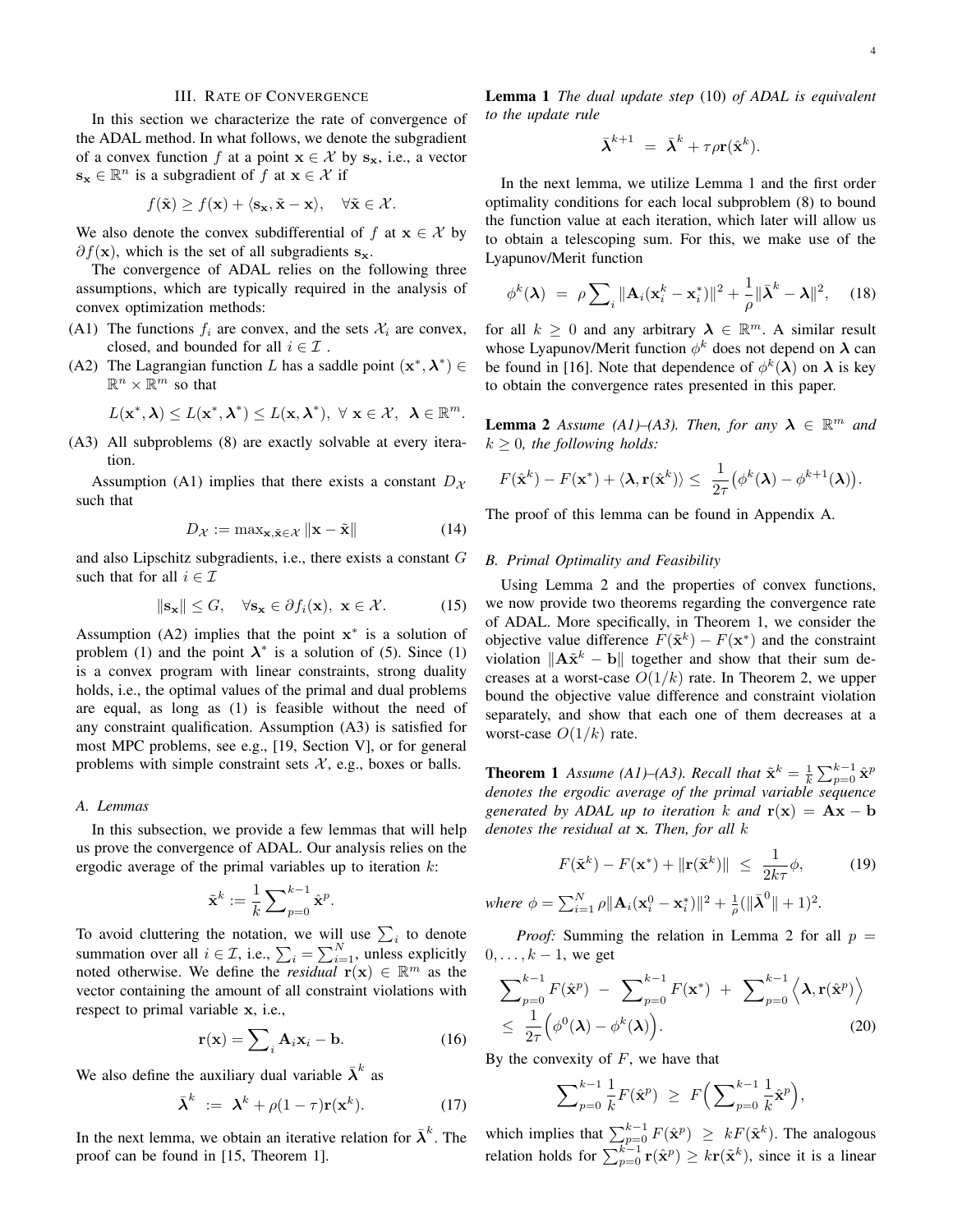(convex) mapping. We also have that  $\sum_{p=0}^{k-1} F(\mathbf{x}^*) = kF(\mathbf{x}^*)$ . which implies Hence, (20) can be expressed as

$$
kF(\tilde{\mathbf{x}}^k) - kF(\mathbf{x}^*) + k\langle \mathbf{\lambda}, \mathbf{r}(\tilde{\mathbf{x}}^k) \rangle \leq \frac{1}{2\tau} \Big( \phi^0(\mathbf{\lambda}) - \phi^k(\mathbf{\lambda}) \Big),
$$
 or,

$$
F(\tilde{\mathbf{x}}^k) - F(\mathbf{x}^*) + \langle \lambda, \mathbf{r}(\tilde{\mathbf{x}}^k) \rangle \le \frac{1}{2k\tau} \phi^0(\lambda), \quad (21)
$$

because for any  $\lambda \in \mathbb{R}^m$ , we have  $\phi^k(\lambda) \geq 0$ .

The above inequality is true for all  $\lambda \in \mathbb{R}^m$ , hence it must also hold for any point in the ball  $\mathcal{B} = \{ \lambda \mid ||\lambda|| \leq 1 \}$ . We now let  $\lambda = \tilde{\lambda}^k \triangleq \arg \max_{\lambda \in \mathcal{B}} \langle \lambda, r(\tilde{\mathbf{x}}^k) \rangle$  and rewrite the above relation as

$$
F(\tilde{\mathbf{x}}^k) - F(\mathbf{x}^*) + \|\mathbf{r}(\tilde{\mathbf{x}}^k)\| \le \frac{1}{2k\tau} \phi^0(\tilde{\boldsymbol{\lambda}}^k),
$$

where we used  $\langle \tilde{\lambda}^k, r(\tilde{\mathbf{x}}^k) \rangle = ||r(\tilde{\mathbf{x}}^k)||$ . Finally, the term on the right-hand side can be bounded as

$$
\phi^{0}(\tilde{\boldsymbol{\lambda}}^{k}) = \sum_{i=1}^{N} \rho \|\mathbf{A}_{i}(\mathbf{x}_{i}^{0} - \mathbf{x}_{i}^{*})\|^{2} + \frac{1}{\rho} \|\bar{\boldsymbol{\lambda}}^{0} - \tilde{\boldsymbol{\lambda}}^{k}\|^{2}
$$

$$
\leq \sum_{i=1}^{N} \rho \|\mathbf{A}_{i}(\mathbf{x}_{i}^{0} - \mathbf{x}_{i}^{*})\|^{2} + \frac{1}{\rho} (\|\bar{\boldsymbol{\lambda}}^{0}\| + 1)^{2},
$$

which gives the desired result.

The importance of this bound is that the computation complexity can be specified in advance as long as the diameters of the primal constraint sets  $\mathcal{X}_i$  can be determined. However, when the primal solution  $\tilde{\mathbf{x}}^k$  is not feasible, it is possible that  $F(\tilde{\mathbf{x}}^k) - F^* < 0$ . In this case, the bound in (19) can still be useful if the primal residual can be tightly bounded as pointed out in [26], i.e., if  $\|\mathbf{A}\tilde{\mathbf{x}}^k - \mathbf{b}\| < \delta$  for a relatively small  $\delta > 0$ , then a lower bound of  $F(\tilde{\mathbf{x}}^k) - F^*$  is given by

$$
F(\tilde{\mathbf{x}}^k) - F(\mathbf{x}^*) \ge \langle \mathbf{\lambda}^*, \mathbf{A}\tilde{\mathbf{x}}^k - \mathbf{b} \rangle \ge -\delta \|\mathbf{\lambda}^*\|,
$$

where  $\lambda^*$  is a component of the saddle point  $(x^*, \lambda^*)$  of (3).

**Theorem 2** Assume (A1)–(A3). Recall that  $\tilde{\mathbf{x}}^k = \frac{1}{k} \sum_{p=0}^{k-1} \hat{\mathbf{x}}^p$ *denotes the ergodic average of the primal variable sequence generated by ADAL up to iteration* k and  $\mathbf{r}(\mathbf{x}) = \mathbf{A}\mathbf{x} - \mathbf{b}$ *denotes the residual at* x*. Let* (x ∗ ,λ ∗ ) *be a saddle point of* (3)*. Then, for all* k

(a) 
$$
|F(\tilde{\mathbf{x}}^k) - F(\mathbf{x}^*)| \le \frac{1}{2k\tau} \max{\{\phi^0(\mathbf{0}), \phi^0(2\mathbf{\lambda}^*)\}},
$$
  
where  $\phi^0(\mathbf{\lambda}) = \sum_{i=1}^N \rho ||\mathbf{A}_i(\mathbf{x}_i^0 - \mathbf{x}_i^*)||^2 + \frac{1}{\rho} ||\bar{\mathbf{\lambda}}^0 - \mathbf{\lambda}||^2.$ 

(b) 
$$
\|\mathbf{r}(\tilde{\mathbf{x}}^k)\| \leq \frac{1}{2k\tau} \Bigg[ \sum_{i=1}^N \rho \|\mathbf{A}_i(\mathbf{x}_i^0 - \mathbf{x}_i^*)\|^2 + \frac{2}{\rho} \left( \|\bar{\mathbf{\lambda}}^0 - \mathbf{\lambda}^*\|^2 + 1 \right) \Bigg].
$$

*Proof:* (a) The inequality (21) is true for all  $\lambda \in \mathbb{R}^m$ , hence letting  $\lambda = 0$  yields

$$
F(\tilde{\mathbf{x}}^k) - F(\mathbf{x}^*) \le \frac{1}{2k\tau} \phi^0(\mathbf{0}).
$$
 (22)

Let  $\lambda^*$  be a dual optimal solution. Then, from the saddle point inequality, we have

$$
F(\mathbf{x}^*) \leq F(\tilde{\mathbf{x}}^k) + \langle \boldsymbol{\lambda}^*, \mathbf{r}(\tilde{\mathbf{x}}^k) \rangle, \tag{23}
$$

$$
F(\mathbf{x}^*) - F(\tilde{\mathbf{x}}^k) \le \langle \mathbf{\lambda}^*, \mathbf{r}(\tilde{\mathbf{x}}^k) \rangle.
$$
 (24)

Next, we find an upper bound of the term  $\langle \lambda^*, r(\tilde{x}^k) \rangle$ . We add  $\langle \lambda^*, \mathbf{r}(\tilde{\mathbf{x}}^k) \rangle$  to both sides of (23) to obtain

$$
\langle \lambda^*, \mathbf{r}(\tilde{\mathbf{x}}^k) \rangle \leq F(\tilde{\mathbf{x}}^k) - F(\mathbf{x}^*) + \langle 2\lambda^*, \mathbf{r}(\tilde{\mathbf{x}}^k) \rangle.
$$

Using relation (21) again with  $\lambda = 2\lambda^*$  to bound the righthand side of the above equation, we obtain

$$
\langle \lambda^*, \mathbf{r}(\tilde{\mathbf{x}}^k) \rangle \ \leq \ \frac{1}{2k\tau} \phi^0(2\lambda^*).
$$

Combining this with relation (24), we further obtain

$$
F(\mathbf{x}^*) - F(\tilde{\mathbf{x}}^k) \le \frac{1}{2k\tau} \phi^0(2\lambda^*).
$$

Combining this with relation (22), the desired result follows.

(b) We next bound the residual  $\|\mathbf{r}(\tilde{\mathbf{x}}^k)\|$ . Using relation (21) with  $\lambda = \lambda^* + \frac{\mathbf{r}(\tilde{\mathbf{x}}^k)}{\|\mathbf{r}(\tilde{\mathbf{x}}^k)\|}$ , we have

$$
F(\tilde{\mathbf{x}}^k) - F(\mathbf{x}^*) + \langle \mathbf{\lambda}^*, \mathbf{r}(\tilde{\mathbf{x}}^k) \rangle + ||\mathbf{r}(\tilde{\mathbf{x}}^k)||
$$
  
 
$$
\leq \frac{1}{2k\tau} \phi^0 \left( \mathbf{\lambda}^* + \frac{\mathbf{r}(\tilde{\mathbf{x}}^k)}{||\mathbf{r}(\tilde{\mathbf{x}}^k)||} \right).
$$
 (25)

Using the saddle point inequality together with the fact that  $(x^*, \lambda^*)$  is a primal-dual optimal pair, we obtain

$$
F(\tilde{\mathbf{x}}^k) + \langle \mathbf{\lambda}^*, \mathbf{r}(\tilde{\mathbf{x}}^k) \rangle \ge F(\mathbf{x}^*) + \langle \mathbf{\lambda}^*, \mathbf{r}(\mathbf{x}^*) \rangle,
$$

which implies

$$
F(\tilde{\mathbf{x}}^k) - F(\mathbf{x}^*) + \langle \lambda^*, \mathbf{r}(\tilde{\mathbf{x}}^k) \rangle \ge 0.
$$

Combining this with relation (25), we obtain

$$
\|\mathbf{r}(\tilde{\mathbf{x}}^k)\| \ \leq \ \frac{1}{2k\tau} \phi^0 \left( \boldsymbol{\lambda}^* + \frac{\mathbf{r}(\tilde{\mathbf{x}}^k)}{\|\mathbf{r}(\tilde{\mathbf{x}}^k)\|} \right)
$$

.

From the definition of the Lyapunov/Merit function  $\phi^k(\lambda)$  in (18), the right-hand side can be represented as

$$
\begin{split} &\phi^0\left(\boldsymbol{\lambda}^*+\frac{\mathbf{r}(\tilde{\mathbf{x}}^k)}{\|\mathbf{r}(\tilde{\mathbf{x}}^k)\|}\right) \\ &=\sum\nolimits_{i=1}^N\rho\|\mathbf{A}_i(\mathbf{x}_i^0-\mathbf{x}_i^*)\|^2+\frac{1}{\rho}\left\|\bar{\boldsymbol{\lambda}}^0-\boldsymbol{\lambda}^*+\frac{\mathbf{r}(\tilde{\mathbf{x}}^k)}{\|\mathbf{r}(\tilde{\mathbf{x}}^k)\|}\right\|^2 \\ &=\sum\nolimits_{i=1}^N\rho\|\mathbf{A}_i(\mathbf{x}_i^0-\mathbf{x}_i^*)\|^2+\frac{2}{\rho}\left(\|\bar{\boldsymbol{\lambda}}^0-\boldsymbol{\lambda}^*\|^2+1\right), \end{split}
$$

from which the desired result follows.

Theorem 2 characterizes the suboptimality and infeasibility of the solution obtained when the algorithm is terminated before reaching the optimal solution. That is, the theoretical complexity for the algorithm to reach an  $\epsilon$ -optimal solution both in terms of objective value and feasibility is  $O(\frac{1}{\epsilon})$  iterations. This result is particularly useful for MPC applications where frequent re-optimization for different time horizons is often required in practice, as discussed in Section II-C. In order to explicitly specify the complexity in advance, however, these bounds require an estimation on the dual optimal solution  $\lambda^*$ .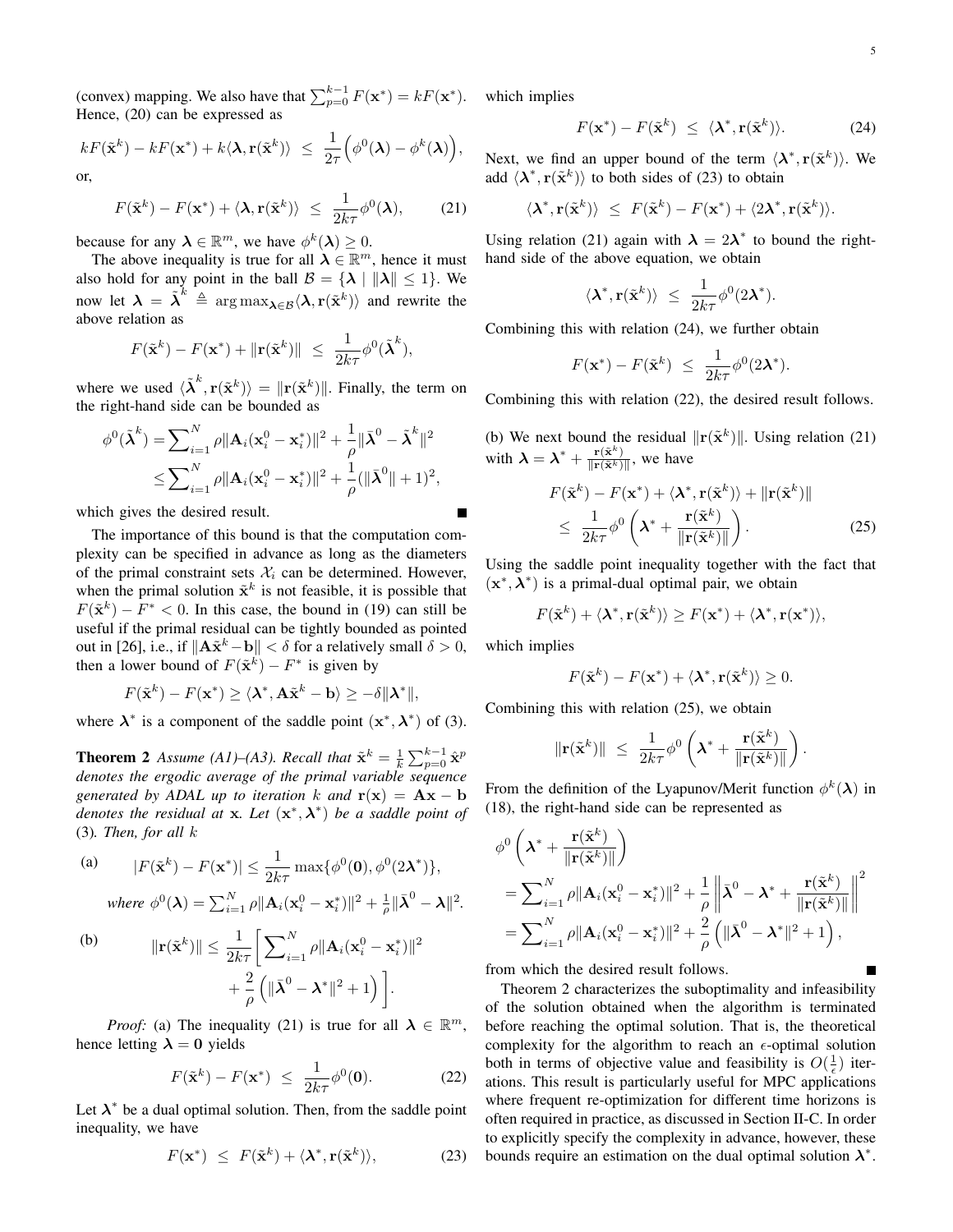#### IV. CERTIFICATION OF COMPLEXITY

In this section, we provide a valid upper bound for  $\lambda^*$ , which is a corresponding dual multiplier for the optimal solution  $x^*$  of problem (1).

**Theorem 3** Assume (A1)-(A3). Let  $(x^*, \lambda^*)$  be a primal-dual *optimal pair of* (1) *and* (5)*. Then,*

$$
\|\boldsymbol{\lambda}^*\| \leq \frac{\sqrt{N}G}{\tilde{\sigma}_{\min}(\mathbf{A})}
$$

,

*where*  $\tilde{\sigma}_{\min}(\mathbf{A})$  *is the smallest nonzero singular value of* **A***.* 

*Proof:* Define a value function  $V : \mathbb{R}^m \to \mathbb{R}$  as

$$
\mathcal{V}(\boldsymbol{\delta}) := \min_{\mathbf{x} \in \mathcal{X}, \mathbf{A}\mathbf{x} = \mathbf{b} + \boldsymbol{\delta}} F(\mathbf{x}).
$$

By Lagrangian duality, this can be equivalently represented as

$$
\mathcal{V}(\boldsymbol{\delta}) = \max_{\boldsymbol{\lambda} \in \mathbb{R}^m} \langle \boldsymbol{\lambda}, \mathbf{b} + \boldsymbol{\delta} \rangle + \min_{\mathbf{x} \in \mathcal{X}} F(\mathbf{x}) + \langle \boldsymbol{\lambda}, -\mathbf{A}\mathbf{x} \rangle.
$$

Let the function above attain its value at  $\lambda = \lambda^*(\delta)$ . Then,  $\lambda^*(\delta) \in \partial \mathcal{V}(\delta)$ . To bound the dual multiplier  $\lambda^* = \lambda^*(0)$ , therefore, it suffices to show that any vector in  $\partial V(\mathbf{0})$  is bounded. Let  $s \in \partial V(0)$ . Then, from the convexity of  $V(\cdot)$ , we have that for any  $\epsilon > 0$ 

$$
\mathcal{V}\left(\epsilon \frac{\mathbf{s}}{\|\mathbf{s}\|}\right) - \mathcal{V}(\mathbf{0}) \ge \left\langle \mathbf{s}, \epsilon \frac{\mathbf{s}}{\|\mathbf{s}\|}\right\rangle = \epsilon \|\mathbf{s}\|. \tag{26}
$$

Let  $x_{\epsilon}^*$  be defined such that

$$
\mathbf{x}_{\epsilon}^* := \underset{\mathbf{x}_i \in \mathcal{X}, \mathbf{A}\mathbf{x} = \mathbf{b} + \epsilon}{\arg \min} F(\mathbf{x}).
$$

Then, we have  $\mathbf{A}(\mathbf{x}^* - \mathbf{x}_{\epsilon}^*) = -\epsilon \frac{\mathbf{s}}{\|\mathbf{s}\|}$ , from which we obtain

$$
\|\mathbf{x}^* - \mathbf{x}_{\epsilon}^*\| \le \frac{\epsilon}{\tilde{\sigma}_{\min}(\mathbf{A})},\tag{27}
$$

where  $\tilde{\sigma}_{\min}(\mathbf{A})$  is the smallest nonzero singular value of A. From (27) and (15), we obtain

$$
\left\| \mathcal{V} \left( \epsilon \frac{\mathbf{s}}{\|\mathbf{s}\|} \right) - \mathcal{V}(\mathbf{0}) \right\| = \| F(\mathbf{x}_{\epsilon}^{*}) - F(\mathbf{x}^{*}) \| \n\leq G \sum_{i=1}^{N} \|\mathbf{x}_{i,\epsilon}^{*} - \mathbf{x}_{i}^{*}\| \leq \sqrt{N} G \sqrt{\|\mathbf{x}_{\epsilon}^{*} - \mathbf{x}^{*}\|^{2}} \leq \frac{\epsilon \sqrt{N} L}{\tilde{\sigma}_{\min}(\mathbf{A})}.
$$

In view of this relation and (26), and the fact that s represents any arbitrary vector in  $\partial$ V(0), we obtain the desired result. ■

Using the bound above, in the following two propositions, we provide an explicit number of iterations for the ADAL method to obtain an  $\epsilon$ -optimal solution as well as a selection of the algorithm parameter  $\rho$ . Since the bound on the righthand side of Theorem 1 depends on  $x^*$ , we further upper bound this using relation (14) as

$$
\sum_{i=1}^{N} \rho \|\mathbf{A}_{i}(\mathbf{x}_{i}^{0} - \mathbf{x}_{i}^{*})\|^{2} + \frac{1}{\rho} \leq \rho N \sigma_{\max}^{2}(\mathbf{A}) D_{\mathcal{X}}^{2} + \frac{1}{\rho}, \quad (28)
$$

where we set  $\bar{\lambda}^0 = 0$ .

**Proposition 1** Assume (A1)-(A3). Let  $\bar{\lambda}^0 = 0$ . Then, the *parameter* ρ <sup>∗</sup> *minimizing the bound in* (28) *is*

$$
\rho^* = \frac{1}{\sqrt{N}\sigma_{\max}(\mathbf{A})D_{\mathcal{X}}}.
$$

*Furthermore, the number of iterations required to decrease the bound* (19) *less than*  $\epsilon$  *is* 

$$
k_{\epsilon,1} = \left\lceil \frac{\sqrt{N} \sigma_{\max}(\mathbf{A}) D_{\mathcal{X}}}{\epsilon \tau} \right\rceil.
$$

*Proof:* Note that the right-hand side of relation (28) is convex with respect to  $\rho$ . Therefore, it is easy to see that the parameter  $\rho$  which minimizes the right-hand side can be chosen as  $\rho^* = \frac{1}{\sqrt{N}\sigma}$  $\frac{1}{\overline{N}\sigma_{\max}({\bf A})D_{\mathcal{X}}}$ . By using this parameter for the bound in Theorem 1, we obtain

$$
F(\tilde{\mathbf{x}}^k) - F(\mathbf{x}^*) + \|\mathbf{r}(\tilde{\mathbf{x}}^k)\| \le \frac{1}{k\tau} \sqrt{N} \sigma_{\max}(\mathbf{A}) D_{\mathcal{X}},
$$

from which the desired result follows.

This result shows that the number of required iterations depends on the number of network agents, the diameter of the constraint set  $X$ , the maximum singular value of  $A$ , and the sparsity of the matrix A, which is encoded in the parameter  $\tau \in (0, 1/q)$  (cf. Eq. (2)).

Similarly, from relation (14) and Theorem 3, the right-hand side of Theorem 2(a), which is larger than that of Theorem 2(b), can be further upper bounded as

$$
\sum_{i=1}^{N} \rho \|\mathbf{A}_{i}(\mathbf{x}_{i}^{0} - \mathbf{x}_{i}^{*})\|^{2} + \frac{4}{\rho} \|\mathbf{\lambda}^{*}\|^{2}
$$
\n
$$
\leq \rho N \sigma_{\max}^{2}(\mathbf{A}) D_{\mathcal{X}}^{2} + \frac{4}{\rho} \frac{N G^{2}}{\tilde{\sigma}_{\min}^{2}(\mathbf{A})},
$$
\n(29)

.

where we set  $\bar{\lambda}^0 = 0$ .

**Proposition 2** Assume (A1)-(A3). Let  $\bar{\lambda}^0 = 0$ . Then, the *parameter* ρ <sup>∗</sup> *minimizing the bound in* (29) *is*

$$
\rho^* = \frac{2G}{\tilde{\sigma}_{\min}(\mathbf{A})\sigma_{\max}(\mathbf{A})D_{\mathcal{X}}}
$$

*Furthermore, the number of iterations required to obtain an -optimal and feasible solution is*

$$
k_{\epsilon,2} = \left[ \frac{2GN\sigma_{\max}(\mathbf{A})D_{\mathcal{X}}}{\epsilon \tau \tilde{\sigma}_{\min}(\mathbf{A})} \right].
$$

*Proof:* Since the right-hand side of relation (29) is convex with respect to  $\rho$ , it is easy to see that the parameter  $\rho$  which minimizes the right-hand side can be chosen as  $\rho^* = \frac{2G}{\tilde{\sigma}_{\min}(\mathbf{A})\sigma_{\max}(\mathbf{A})D_{\mathcal{X}}}$ . By using this parameter for the bound in Theorem  $2(a)$ , we obtain

$$
|F(\tilde{\mathbf{x}}^k) - F(\mathbf{x}^*)| \le \frac{1}{2k\tau} \frac{4GN\sigma_{\max}(\mathbf{A})D_{\mathcal{X}}}{\tilde{\sigma}_{\min}(\mathbf{A})},
$$

from which the desired result follows.

As expected,  $k_{\epsilon,2} \geq k_{\epsilon,1}$  since the conditions imposed by Theorem 2 are more strict. More specifically, due to the dependence of the bounds on the optimal dual multiplier  $\lambda^*$ ,  $k_{\epsilon,2}$  also depends on the Lipschitz constant G.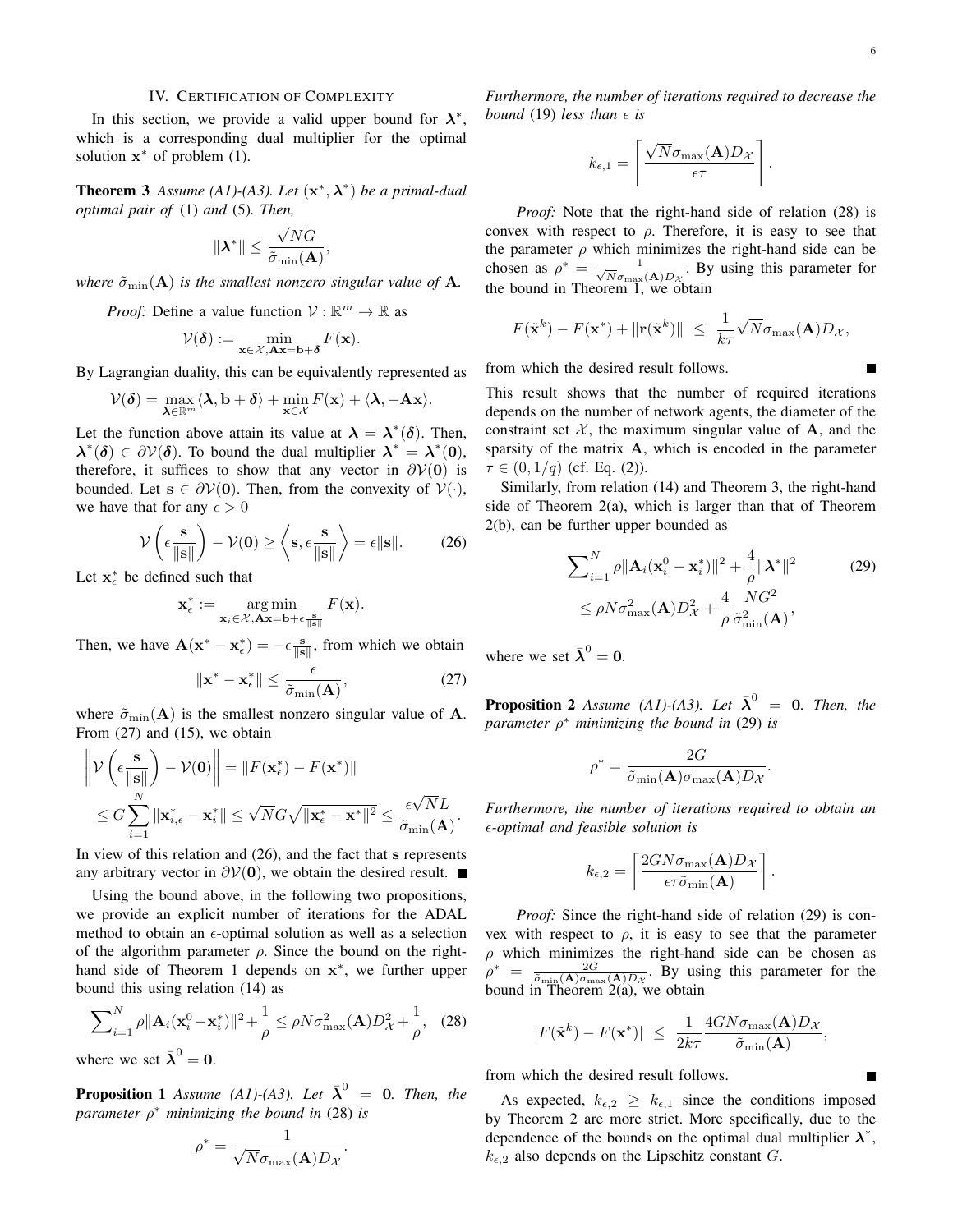## V. CONCLUSIONS

In this paper, we presented an Augmented Lagrangian decomposition method (ADAL) and characterized its computational complexity. We showed that the algorithm generates an  $\epsilon$ -optimal and feasible solution using the ergodic average of the sequence of primal variables under some mild assumptions such as the general convexity of the problems. We also provided an explicit upper bound on the optimal dual multiplier, from which the number of iterations can be explicitly given for any general convex problems involving linear constraints. The results in this paper have the potential to significantly improve the performance of distributed MPC problems, where preconditioning of computational complexity is important.

#### APPENDIX

## *A. Proof of Lemma 2*

Let  $\mathbf{s}_i^k$  be a subgradient of  $f_i$  at  $\hat{\mathbf{x}}_i^k$ , i.e.,  $\mathbf{s}_i^k \in \partial f_i(\hat{\mathbf{x}}_i^k)$ . Then, the first order optimality conditions [1, Proposition 4.7.1] for each local problem (8) imply that for any  $x_i \in \mathcal{X}_i$ 

$$
0 \leq \left\langle \mathbf{s}_i^k + \mathbf{A}_i^\top \Big[ \boldsymbol{\lambda}^k + \rho \big( \mathbf{A}_i \hat{\mathbf{x}}_i^k + \sum_{j \neq i} \mathbf{A}_j \mathbf{x}_j^k - \mathbf{b} \big) \Big], \mathbf{x}_i - \hat{\mathbf{x}}_i^k \right\rangle.
$$

By letting  $x_i = x_i^*$  and substituting  $\lambda^k$  with  $\hat{\lambda}^k := \lambda^k + \lambda^k$  $\rho \mathbf{r}(\hat{\mathbf{x}}^k)$  in the above, we get

$$
0 \le \left\langle \mathbf{s}_i^k + \mathbf{A}_i^\top \left[ \hat{\boldsymbol{\lambda}}^k + \rho \sum_{j \ne i} \mathbf{A}_j (\mathbf{x}_j^k - \hat{\mathbf{x}}_j^k) \right], \mathbf{x}_i^* - \hat{\mathbf{x}}_i^k \right\rangle. \tag{30}
$$

By the definition of  $s_i^k$ , we have the relation

$$
f_i(\mathbf{x}_i^*) - f_i(\hat{\mathbf{x}}_i^k) \ \geq \ \langle \mathbf{s}_i^k, \mathbf{x}_i^* - \hat{\mathbf{x}}_i^k \rangle. \tag{31}
$$

Substituting this into (30), we get

$$
f_i(\mathbf{x}_i^*) - f_i(\hat{\mathbf{x}}_i^k) + \langle \hat{\boldsymbol{\lambda}}^k, \mathbf{A}_i(\mathbf{x}_i^* - \hat{\mathbf{x}}_i^k) \rangle
$$
  
+  $\rho \langle \mathbf{A}_i(\mathbf{x}_i^* - \hat{\mathbf{x}}_i^k), \sum_{j \neq i} \mathbf{A}_j(\mathbf{x}_j^k - \hat{\mathbf{x}}_j^k) \rangle \geq 0.$ 

Summing over all  $i$ , we get

$$
F(\mathbf{x}^*) - F(\hat{\mathbf{x}}^k) + \langle \hat{\boldsymbol{\lambda}}^k, \sum_i \mathbf{A}_i (\mathbf{x}_i^* - \hat{\mathbf{x}}_i^k) \rangle + \rho \sum_i \langle \mathbf{A}_i (\mathbf{x}_i^* - \hat{\mathbf{x}}_i^k), \sum_{j \neq i} \mathbf{A}_j (\mathbf{x}_j^k - \hat{\mathbf{x}}_j^k) \rangle \geq 0.
$$

Substituting  $\sum_i \mathbf{A}_i (\mathbf{x}^*_i - \hat{\mathbf{x}}^k_i) = \mathbf{b} - \sum_i \mathbf{A}_i \hat{\mathbf{x}}^k_i = -\mathbf{r}(\hat{\mathbf{x}}^k)$ , adding and subtracting  $\langle \lambda, r(\hat{x}^k) \rangle$ , and rearranging terms in the above inequality we get

$$
-\langle \hat{\boldsymbol{\lambda}}^k - \boldsymbol{\lambda}, \mathbf{r}(\hat{\mathbf{x}}^k) \rangle \geq F(\hat{\mathbf{x}}^k) - F(\mathbf{x}^*) + \langle \boldsymbol{\lambda}, \mathbf{r}(\hat{\mathbf{x}}^k) \rangle + \rho \sum_i \langle \mathbf{A}_i(\hat{\mathbf{x}}_i^k - \mathbf{x}_i^*), \sum_{j \neq i} \mathbf{A}_j(\mathbf{x}_j^k - \hat{\mathbf{x}}_j^k) \rangle.
$$

To avoid cluttering the notation, we temporarily disregard the term  $F(\hat{\mathbf{x}}^k) - F(\mathbf{x}^*) + \langle \lambda, \mathbf{r}(\hat{\mathbf{x}}^k) \rangle$ , i.e., we consider only the terms

$$
-\left<\hat{\boldsymbol{\lambda}}^k-\boldsymbol{\lambda},\mathbf{r}(\hat{\mathbf{x}}^k)\right>\geq\\ \rho\sum\nolimits_{i}\left<\mathbf{A}_i(\hat{\mathbf{x}}_i^k-\mathbf{x}_i^*),\sum\nolimits_{j\neq i}\mathbf{A}_j(\mathbf{x}_j^k-\hat{\mathbf{x}}_j^k)\right>.
$$

Add the term  $\rho \sum_i \langle A_i(\hat{x}_i^k - x_i^*), A_i(x_i^k - \hat{x}_i^k) \rangle$  to both sides of the above inequality, and group the terms on the right-hand side by their common factor to get

$$
\rho \sum_{i} \left\langle \mathbf{A}_{i}(\hat{\mathbf{x}}_{i}^{k} - \mathbf{x}_{i}^{*}), \mathbf{A}_{i}(\mathbf{x}_{i}^{k} - \hat{\mathbf{x}}_{i}^{k}) \right\rangle - \left\langle \hat{\boldsymbol{\lambda}}^{k} - \boldsymbol{\lambda}, \mathbf{r}(\hat{\mathbf{x}}^{k}) \right\rangle
$$
  
\n
$$
\geq \rho \sum_{i} \left\langle \mathbf{A}_{i}(\hat{\mathbf{x}}_{i}^{k} - \mathbf{x}_{i}^{*}), \sum_{j} \mathbf{A}_{j}(\mathbf{x}_{j}^{k} - \hat{\mathbf{x}}_{j}^{k}) \right\rangle.
$$
  
\n
$$
= \rho \left\langle \mathbf{r}(\hat{\mathbf{x}}^{k}), \mathbf{r}(\mathbf{x}^{k}) - \mathbf{r}(\hat{\mathbf{x}}^{k}) \right\rangle, \tag{32}
$$

where the last equality is from  $\sum_j \mathbf{A}_j (\mathbf{x}_j^k - \hat{\mathbf{x}}_j^k) = \mathbf{r}(\mathbf{x}^k)$  $r(\hat{x}^k)$ . Next, we represent

$$
\mathbf{A}_{i}\hat{\mathbf{x}}_{i}^{k} - \mathbf{A}_{i}\mathbf{x}_{i}^{*} = (\mathbf{A}_{i}\mathbf{x}_{i}^{k} - \mathbf{A}_{i}\mathbf{x}_{i}^{*}) + (\mathbf{A}_{i}\hat{\mathbf{x}}_{i}^{k} - \mathbf{A}_{i}\mathbf{x}_{i}^{k}) \text{ and}
$$

$$
\hat{\boldsymbol{\lambda}}^{k} - \boldsymbol{\lambda} = (\boldsymbol{\lambda}^{k} - \boldsymbol{\lambda}) + (\hat{\boldsymbol{\lambda}}^{k} - \boldsymbol{\lambda}^{k}) = (\boldsymbol{\lambda}^{k} - \boldsymbol{\lambda}) + \rho \mathbf{r}(\hat{\mathbf{x}}^{k}),
$$

in the left-hand side of (32) to obtain

$$
\rho \sum_i \left\langle \mathbf{A}_i(\mathbf{x}_i^k - \mathbf{x}_i^*), \mathbf{A}_i(\mathbf{x}_i^k - \hat{\mathbf{x}}_i^k) \right\rangle - \left\langle \mathbf{\lambda}^k - \mathbf{\lambda}, \mathbf{r}(\hat{\mathbf{x}}^k) \right\rangle
$$
  
\n
$$
\geq \rho \sum_i \|\mathbf{A}_i(\mathbf{x}_i^k - \hat{\mathbf{x}}_i^k)\|^2 + \rho \|\mathbf{r}(\hat{\mathbf{x}}^k)\|^2
$$
  
\n
$$
+ \rho \left\langle \mathbf{r}(\hat{\mathbf{x}}^k), \mathbf{r}(\mathbf{x}^k) - \mathbf{r}(\hat{\mathbf{x}}^k) \right\rangle.
$$

Adding  $-(1 - \tau)\rho \langle \mathbf{r}(\mathbf{x}^k), \mathbf{r}(\hat{\mathbf{x}}^k) \rangle$  to both sides of the above inequality and recalling the definition of  $\bar{\lambda}^k$  in (17), we get

$$
\rho \sum_{i} \left\langle \mathbf{A}_{i}(\mathbf{x}_{i}^{k}-\mathbf{x}_{i}^{*}), \mathbf{A}_{i}(\mathbf{x}_{i}^{k}-\hat{\mathbf{x}}_{i}^{k}) \right\rangle - \left\langle \bar{\mathbf{\lambda}}^{k}-\mathbf{\lambda}, \mathbf{r}(\hat{\mathbf{x}}^{k}) \right\rangle \geq \rho \sum_{i} ||\mathbf{A}_{i}(\mathbf{x}_{i}^{k}-\hat{\mathbf{x}}_{i}^{k})||^{2} + \rho ||\mathbf{r}(\hat{\mathbf{x}}^{k})||^{2}
$$
(33)  
+  $\rho \left\langle \mathbf{r}(\hat{\mathbf{x}}^{k}), \mathbf{r}(\mathbf{x}^{k}) - \mathbf{r}(\hat{\mathbf{x}}^{k}) \right\rangle - (1-\tau)\rho \left\langle \mathbf{r}(\mathbf{x}^{k}), \mathbf{r}(\hat{\mathbf{x}}^{k}) \right\rangle.$ 

Considering only the last two terms on the right hand side of (33), we can write

$$
\rho \Big\langle \mathbf{r}(\hat{\mathbf{x}}^k), \mathbf{r}(\mathbf{x}^k) - \mathbf{r}(\hat{\mathbf{x}}^k) \Big\rangle - (1 - \tau) \rho \Big\langle \mathbf{r}(\mathbf{x}^k), \mathbf{r}(\hat{\mathbf{x}}^k) \Big\rangle \n= \rho \Big\langle \mathbf{r}(\hat{\mathbf{x}}^k), \mathbf{r}(\mathbf{x}^k) - \mathbf{r}(\hat{\mathbf{x}}^k) \Big\rangle
$$
\n(34)  
\n
$$
- (1 - \tau) \rho \Big\langle \mathbf{r}(\mathbf{x}^k) - \mathbf{r}(\hat{\mathbf{x}}^k) + \mathbf{r}(\hat{\mathbf{x}}^k), \mathbf{r}(\hat{\mathbf{x}}^k) \Big\rangle \n= \tau \rho \Big\langle \mathbf{r}(\hat{\mathbf{x}}^k), \mathbf{r}(\mathbf{x}^k) - \mathbf{r}(\hat{\mathbf{x}}^k) \Big\rangle - (1 - \tau) \rho ||\mathbf{r}(\hat{\mathbf{x}}^k)||^2.
$$

We now consider the last term of the above equality. Each one of the summands in this term is bounded below by

$$
\tau \rho \Big\langle \mathbf{r}(\hat{\mathbf{x}}^k), \mathbf{A}_i(\mathbf{x}_i^k - \hat{\mathbf{x}}_i^k) \Big\rangle = \tau \rho \sum_{j=1}^m \big[ \mathbf{r}(\hat{\mathbf{x}}^k) \big]_j \big[ \mathbf{A}_i(\mathbf{x}_i^k - \hat{\mathbf{x}}_i^k) \big]_j
$$
  
\n
$$
\geq -\frac{1}{2} \sum_{j=1}^m \Big( \rho \Big[ \mathbf{A}_i(\mathbf{x}_i^k - \hat{\mathbf{x}}_i^k) \Big]_j^2 + \tau^2 \rho \big[ \mathbf{r}(\hat{\mathbf{x}}^k) \big]_j^2 \Big).
$$

Note, however, that some of the rows of  $A_i$  might be zero. If  $[\mathbf{A}_i]_j = \mathbf{0}$ , then it follows that  $[\mathbf{r}(\hat{\mathbf{x}}^k)]_j [\mathbf{A}_i(\mathbf{x}_i^k - \hat{\mathbf{x}}_i^k)]_j = 0$ . Hence, denoting the set of nonzero rows of  $A_i$  as  $\mathcal{Q}_i$ , i.e.,  $\mathcal{Q}_i = \{j = 1, \dots, m : [\mathbf{A}_i]_j \neq \mathbf{0}\},\$  we can obtain a tighter lower bound for each  $\tau\rho\big\langle \mathbf{r}(\hat{\mathbf{x}}^k), \mathbf{A}_i(\mathbf{x}^k_i - \hat{\mathbf{x}}^k_i) \big\rangle$  term as

$$
\tau \rho \Big\langle \mathbf{r}(\hat{\mathbf{x}}^k), \mathbf{A}_i(\mathbf{x}_i^k - \hat{\mathbf{x}}_i^k) \Big\rangle \geq
$$
  
 
$$
- \frac{1}{2} \sum_{j \in \mathcal{Q}_i} \Big( \rho \Big[ \mathbf{A}_i(\mathbf{x}_i^k - \hat{\mathbf{x}}_i^k) \Big]_j^2 + \tau^2 \rho \big[ \mathbf{r}(\hat{\mathbf{x}}^k) \big]_j^2 \Big).
$$